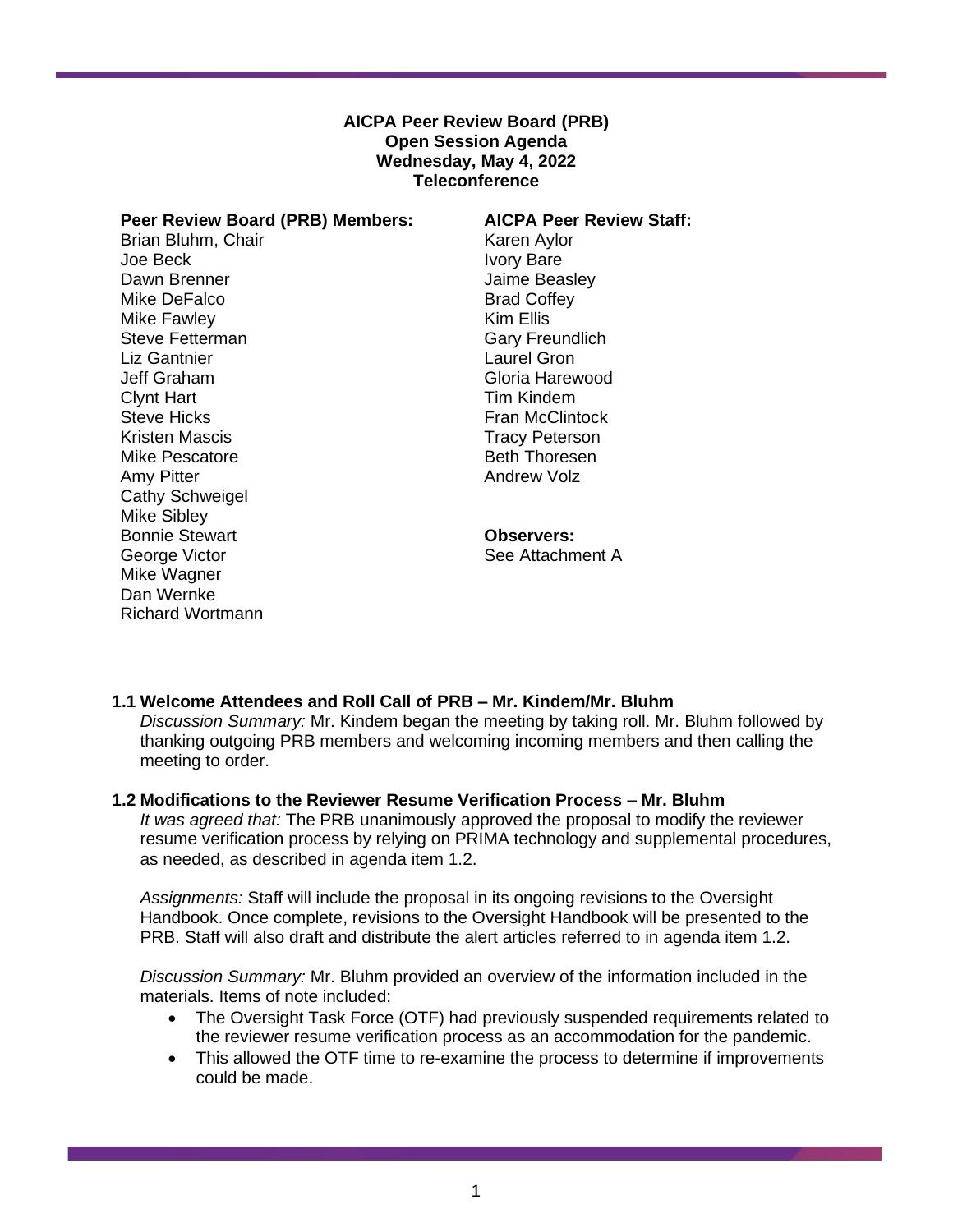- The proposal outlined in agenda item 1.2 is intended to reduce the amount of manual effort to verify reviewer resumes and instead rely on existing technologies, primarily PRIMA.
- The proposal has also been discussed by the following groups:
	- o Technical Reviewer's Advisory Task Force (TRATF)
	- o Administrator's Advisory Task Force (AATF)
	- o CPA on Staff Advisory Task Force (CSATF)

## **1.3 Discussion of Procedures Related to Administration Requirements under the Clarified Standards - Ms. Schweigel**

*It was agreed that:* The PRB did not have any objections with the plan outlined in agenda item 1.3.

*Assignments:* Staff will draft and distribute the necessary communications to the administering entity (AE) community.

*Discussion Summary:* Ms. Schweigel provided an overview of and addressed questions to the information contained in the agenda item. Items of note included:

- The Standards Task Force (STF) recently discussed concerns from the AE community regarding implementing certain requirements contained in the clarified standards based on a peer review's commencement date.
- The STF decided that it did not take issue with AEs implementing various process changes after May 1 to comply with requirements included in the clarified standards, regardless of the when the related peer review commenced.
- The STF also decided to communicate to AEs that it did not object to the implementation of process changes to comply with the new requirements to be the most effective, least intrusive path forward.
- Additionally, many changes to administration requirements will be programmed into PRIMA in June, which will make it more difficult for AEs to adhere to administration requirements based on commencement date.
- While there may be inconsistencies in how AEs choose to proceed with this approach, that was inherently going to occur regardless as the clarified standards are more principles based than the previous standards.

## **1.4 Task Force Updates**

*Discussion Summary:* Ms. Schweigel began by noting that in addition to the information included in agenda item 1.4 the STF met on May 3 and discussed the following:

- A Reviewer alert to be published in mid-May related to a peer reviewer's assessment of noncompliance with SAS No. 136
- A [Q&A related to independence considerations in peer reviews](https://us.aicpa.org/content/dam/aicpa/interestareas/peerreview/resources/peerreviewprogrammanual/downloadabledocuments/qa-independence-considerations-in-peerreview.pdf) that has been published to the AICPA peer review website, which was developed based on interpretations included in the previous version of the manual.

Mr. Bluhm then added the following to the information provided in agenda item 1.4:

- The OTF also met on May 3 to discuss planned 2022 oversight activities including: o Planned oversights of AEs by OTF members
	- $\circ$  Oversights of peer reviews performed by AEs which will have similar requirements in 2022 as compared to 2021 requirements
	- o Reporting requirements for AEs related to their oversight activities: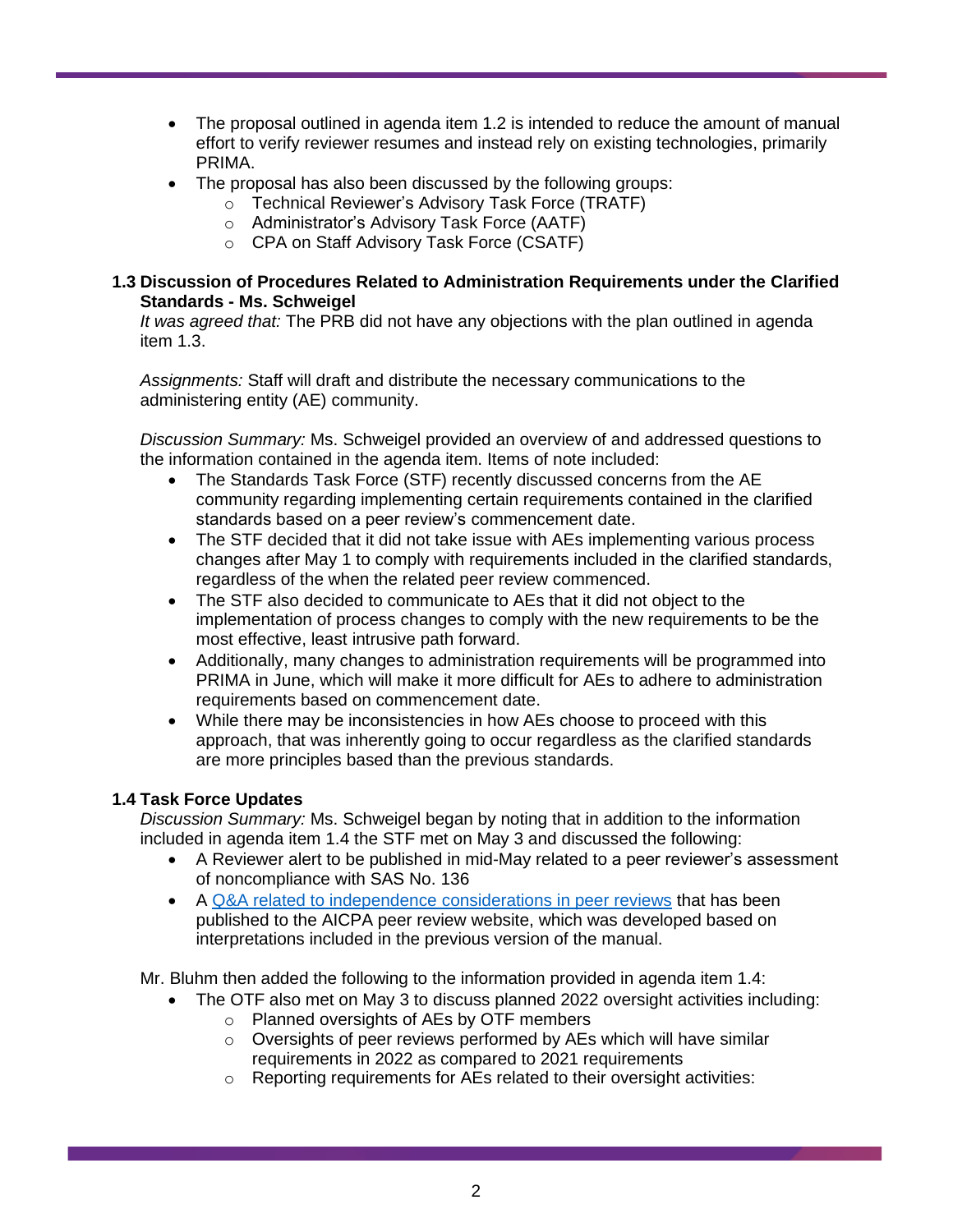- AEs will report on oversight activities as part of their 2023 POA submissions
- Annual reports on oversight will also be required from AEs related to their oversight activities beginning with a one-year period of reviews *accepted* during 2022.
- AEs are commended on the results of RAB observations performed so far in 2022.
- The Oversight Handbook is currently in the process of being updated with Staff working with representatives from the TRATF, AATF and CSATF through the revision process.
- The OTF approved its Annual Report on Oversight which was included in the open session materials.

Mr. Beck highlighted certain items included in agenda item 1.4 including:

- The Reviewer alert issued in February that discussed the approval of the clarified peer review standards.
- The upcoming peer review conference scheduled for August 8 10 in St. Louis, MO.
- A webcast for firms entitled "Are You Ready for your Firm's Peer Review?" scheduled for May 11.

## **1.5 Other Reports**

*Discussion Summary:* Ms. Thoresen noted the following in her Operations Director's Report:

- As noted in the Annual Report on Oversight, there was an 16% decrease in the number of qualified reviewers from the previous year. When analyzing qualified reviewers that actually performed reviews, there was only a 7% decrease.
- Based on that information coupled with information from the most recent customer satisfaction survey, Staff estimate an adequate pool of reviewers until 2026.
- However, Staff still intend to perform activities designed to enhance the reviewer pool including:
	- o Communicating to experienced peer reviewers the importance of succession planning and outlining all of the AICPA's peer review's resources in this area, including peer review's own resources
	- o Developing resources to engage new reviewers including:
		- conference transition slides and giveaways
		- email blasts and posts on social media networks such as Facebook, Instagram, Twitter and YouTube
		- those developed in collaboration with the following groups:
			- the AICPA's Diversity, Equity and Inclusion team
			- the Accounting and Financial Women's Alliance
			- the National Association of Black Accountants
			- The International Society of Filipinos in Finance and Accounts
			- the National Society of Black Certified Public Accountants, Inc.
- Everyone is reminded to register for both the Peer Review Conference (with registration to be available shortly) and the May Peer Reviewer Forum (already occurred).
- Members and enrolled firms will receive communications related to a change in the database feeding information into PRIMA as a result of the ongoing RAVE (Redesigning the Association's Value and Experience) project. Members will be asked to log into PRIMA and confirm to make sure their contact information is correct, but otherwise should not see any changes in format or functionality.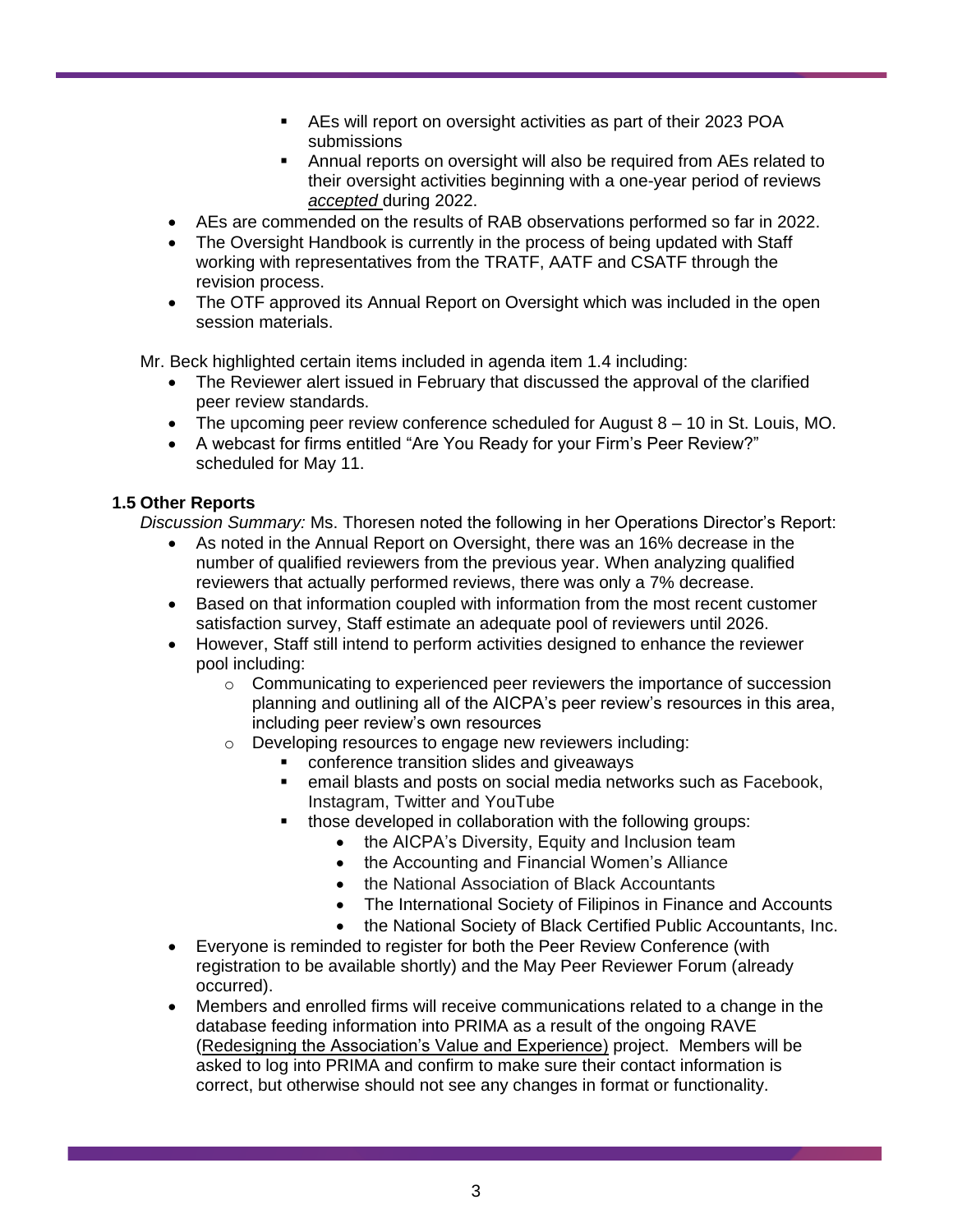Ms. Stewart indicated that there was no additional update from the State Society CEO community at this time.

Mr. Wagner indicated that he did not have anything to add to what was included in agenda item 1.5 related to National Peer Review Committee (NPRC) activity.

## **1.6 Other Business**

*Discussion Summary:* Ms. McClintock discussed the ongoing efforts to assess how the quality management (QM) standards will impact the peer review program. The Auditing Standards Board (ASB) intends on voting to approve the proposed QM standards at its meeting on May 11 with an effective date of December 15, 2025. Peer Review Staff continue to work with ASB Staff and select volunteers (for example, former PRB members) to determine what resources can be made available to peer reviewers and reviewed firms as they work to implement the QM standards.

**Update:** The ASB voted to approve the QM standards on May 12 with the effective date noted above.

## **1.7 For Informational Purposes**

*Discussion Summary:* Mr. Bluhm briefly mentioned the items that were included in the materials for informational purposes.

## **1.8 Future Open Session Meetings**

*Discussion Summary:*

Mr. Bluhm alerted attendees that future open session meeting dates and locations were included in the agenda as follows:

- September 9, 2022 Teleconference
- November 16, 2022 Teleconference

The meeting was adjourned at approximately 11:40am.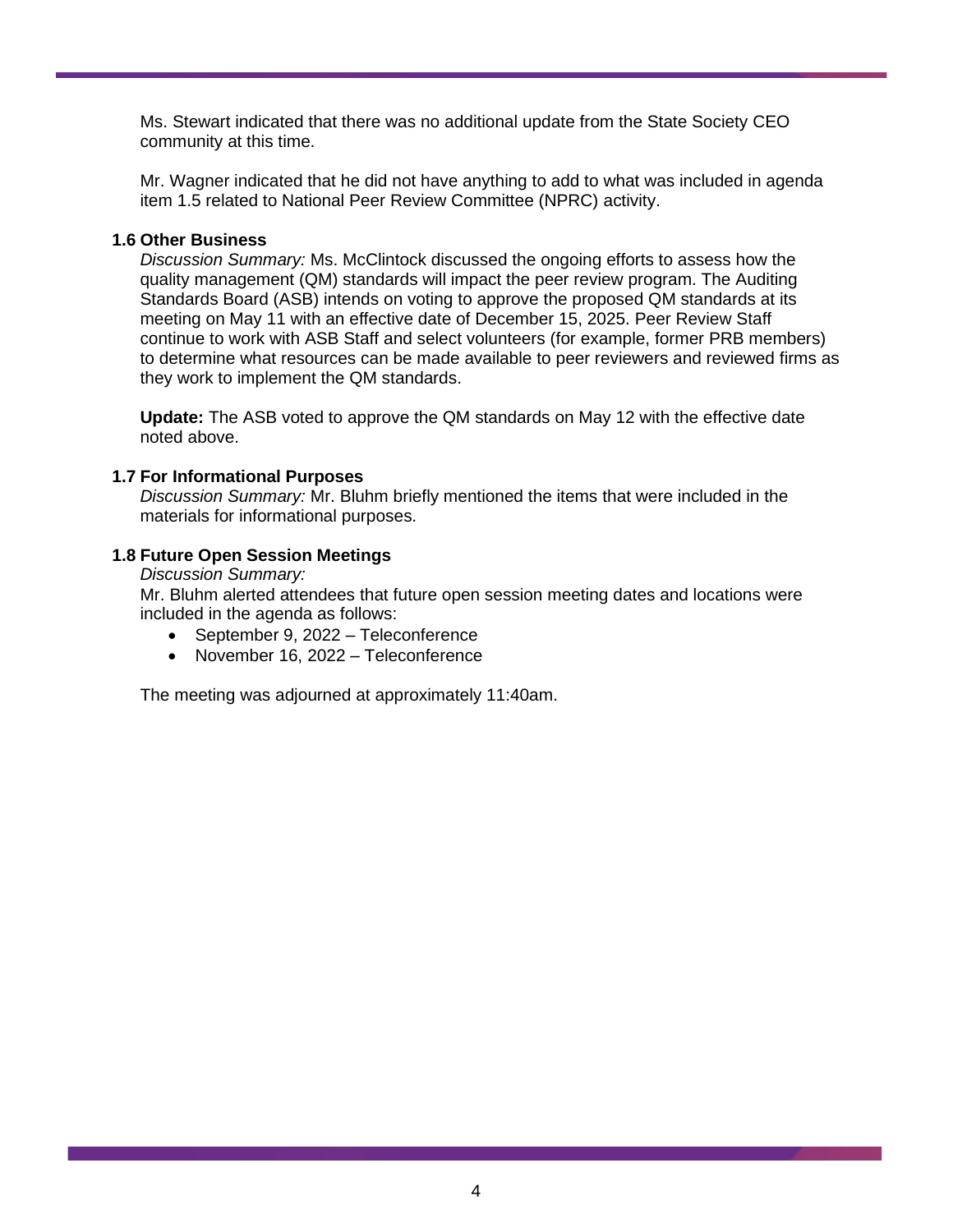## **Attachment A**

# AICPA Peer Review Board Meeting

Participants for Peer Review Board Open Session

May 4, 2022

|     | <b>Name</b>              | Company                                        |
|-----|--------------------------|------------------------------------------------|
| 1.  | Dan Weaver               | <b>Texas State Board of Public Accountancy</b> |
| 2.  | <b>Nicole Kint</b>       | Wall, Einhorn, & Chernitzer, P.C.              |
| 3.  | Jiayi Bao                | <b>Thomson Reuters</b>                         |
| 4.  | Karen Welch              | Edwards, Ellis & Associates, PC                |
| 5.  | <b>Paul Burns</b>        | <b>KPMG LLP</b>                                |
| 6.  | Lisa Brown               | The Ohio Society of CPAs                       |
| 7.  | <b>Richard Hill</b>      | Mitchell Emert & Hill                          |
| 8.  | Marissa Mahoney          | <b>TSBPA</b>                                   |
| 9.  | Stephen Young            | <b>Illinois CPA Society</b>                    |
| 10. | <b>Thomas Kirwin</b>     | Sullivan Bille PC                              |
| 11. | Jaime Sanabria           | Puerto Rico Society of CPA                     |
| 12. | <b>Sharon Romere-Nix</b> | <b>Thomson Reuters</b>                         |
| 13. | Vinit Shrawagi           | CalCPA                                         |
| 14. | Jeff De Lyser            | California Board of Accountancy                |
| 15. | Laura Ross               | California Board of Accountancy                |
| 16. | <b>Jennifer Winters</b>  | NYS Peer Review Oversight Committee            |
| 17. | <b>Mark Harris</b>       | Society of Louisiana CPAs                      |
| 18. | <b>Rich Daisley</b>      | <b>Surgent CPE</b>                             |
| 19. | <b>Heather Trower</b>    | <b>PICPA</b>                                   |
| 20. | Jon Arbles               | Hawaii State Board of Public Accountancy       |
| 21. | Faye Hayhurst            | Minnesota Society of CPAs                      |
| 22. | Jerry Cross              | <b>Texas Society of CPAs</b>                   |
| 23. | Heather Lindquist        | <b>Illinois CPA Society</b>                    |
| 24. | Gary Miyashiro           | State of Hawaii Board of Accountancy           |
| 25. | Jessica Mytrohovich      | Georgia Society of CPAs                        |
| 26. | Rita Barnard             | <b>KSCPA</b>                                   |
| 27. | Paul Ziga                | Georgia State Board of Accountancy             |
| 28. | Jeannine Birmingham      | Alabama Society of CPAs                        |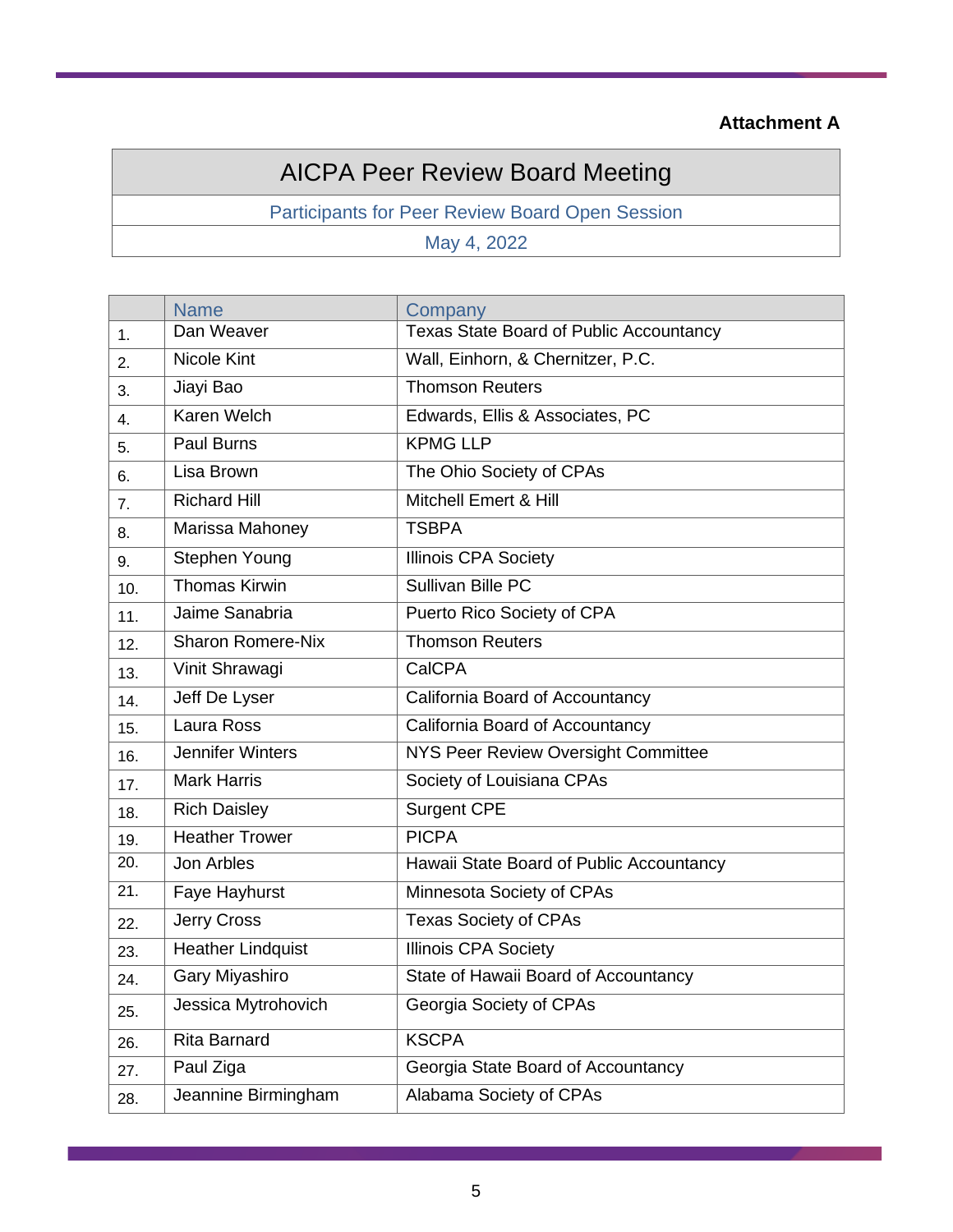|     | <b>Name</b>            | Company                                        |
|-----|------------------------|------------------------------------------------|
| 29. | Gloria Snyder          | <b>LCPA</b>                                    |
| 30. | Marilee Lau            | <b>COCPA</b>                                   |
| 31. | Annie Wheeley          | <b>PICPA</b>                                   |
| 32. | Paul Pierson           | <b>Illinois CPA Society</b>                    |
| 33. | Marc Feinstein         | <b>PICPA</b>                                   |
| 34. | Chuck Jordan           | <b>Partners in Peer Review</b>                 |
| 35. | <b>Todd Shapiro</b>    | <b>Illinois CPA Society</b>                    |
| 36. | Adebimpe McMillon      | <b>Texas Society of CPAs</b>                   |
| 37. | <b>Albert Denny</b>    | Oklahoma Society of CPAs                       |
| 38. | Julie Phipps           | Washington Society of CPAs                     |
| 39. | <b>Noel Davis</b>      | New Mexico Public Accountancy Board            |
| 40. | <b>William Bailey</b>  | U.S Dept. of Labor                             |
| 41. | <b>Chris Rouse</b>     | Windham Brannon, LLC                           |
| 42. | <b>Colleen Clark</b>   | <b>NASBA</b>                                   |
| 43. | Laura Harrison         | <b>GSCPA</b>                                   |
| 44. | <b>Melinda Hart</b>    | <b>Illinois CPA Society</b>                    |
| 45. | Marysue Bulcavage      | Marysue Bulcavage, CPA                         |
| 46. | Clay Huffman           | Georgia State Board of Accountancy             |
| 47. | <b>Warren Morrison</b> | <b>MPK</b>                                     |
| 48. | Adelina Burke          | <b>PICPA</b>                                   |
| 49. | Suzanne Heidenreich    | Heidenreich & Heidenreich CPAs PLLC            |
| 50. | <b>Kathy Creel</b>     | <b>Florida Institute of CPAs</b>               |
| 51. | Tara Loghing           | <b>PICPA</b>                                   |
| 52. | <b>Katie Cheek</b>     | <b>Tennessee Society of CPAs</b>               |
| 53. | Kary Arnold            | NV Society of CPAs                             |
| 54. | Viki Windfeldt         | Nevada State Board of Accountancy              |
| 55. | Leah Moore             | Oregon Society of CPAs                         |
| 56. | Anna Durst             | Nevada Society of CPAs                         |
| 57. | Michelle Thompson      | Iowa Society of CPAs                           |
| 58. | Julie Salvaggio        | <b>Peer Review Alliance</b>                    |
| 59. | <b>Darlene Boles</b>   | Oregon Society of Certified Public Accountants |
| 60. | Jerry Weinstein        | --None--                                       |
| 61. | Abby Dawson            | F.G. Briggs Jr. CPA Professional Association   |
| 62. | Raegen Nuffer          | Alabama Society of CPAs                        |
| 63. | Amber Bowman           | Florida Board of Accountancy                   |